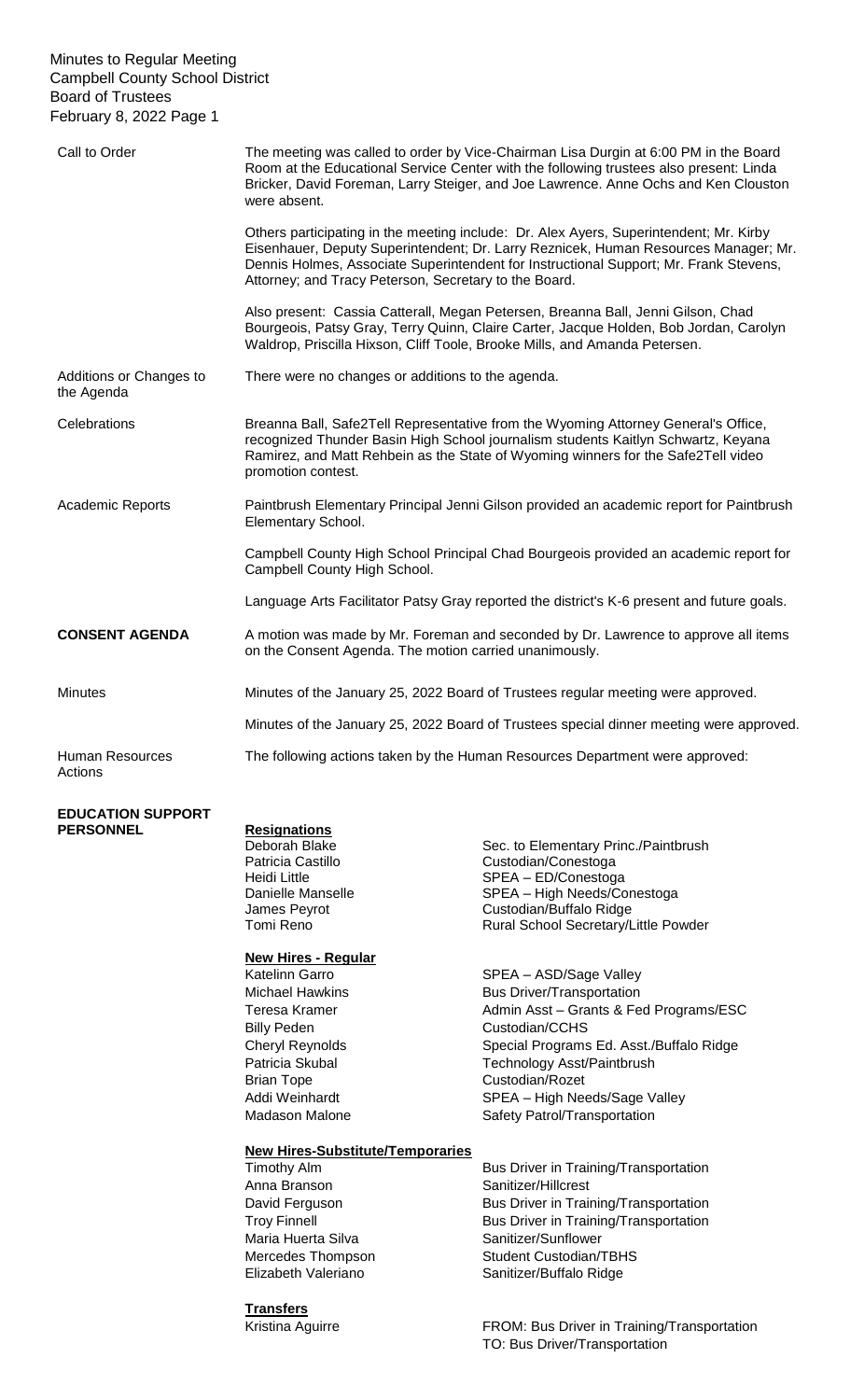Minutes to Regular Meeting Campbell County School District Board of Trustees February 8, 2022 Page 2

|                        | Janet Bishop                                                                                                                    | FROM: Bus Assistant/Transportation                                                                                                                                   |  |
|------------------------|---------------------------------------------------------------------------------------------------------------------------------|----------------------------------------------------------------------------------------------------------------------------------------------------------------------|--|
|                        | Loretta Bruce                                                                                                                   | TO: Special Programs Bus Assistant/Transportation<br>FROM: Special Programs Ed. Asst/ SVJH<br>TO: Bus Driver/Transportation                                          |  |
|                        | <b>Delight Harris</b>                                                                                                           | FROM: Special Programs Ed. Asst/Little Powder<br>TO: Rural School Secretary/Little Powder                                                                            |  |
|                        | Darlene Jones                                                                                                                   | FROM: Safety Patrol/Transportation<br>TO: Substitute Safety Patrol/Transportation                                                                                    |  |
|                        | Jenifer Lazarus                                                                                                                 | FROM: Substitute Teacher/All Schools<br>To: Bus Driver in Training/Transportation                                                                                    |  |
|                        | <b>Rachel Miller</b>                                                                                                            | <b>FROM: Assistant Cook</b><br>TO: Bus Driver/Transportation                                                                                                         |  |
|                        | Samantha Soesbe                                                                                                                 | FROM: SPEA - ED/CCHS<br><b>TO: District Data Clerk/SSC</b>                                                                                                           |  |
|                        | <b>Brenda Tessmer</b>                                                                                                           | <b>FROM: Assistant Cook/Nutrition Services</b><br>TO: Nutrition Services Site Manager/Nutrition<br>Services                                                          |  |
|                        | Michelle Wilson                                                                                                                 | FROM: Elementary Office Clerk/Paintbrush<br>TO. Sec. to Elementary Principal/Paintbrush                                                                              |  |
| <b>CERTIFIED</b>       | <b>New Hires - Substitutes/Temporaries</b>                                                                                      |                                                                                                                                                                      |  |
|                        | Kerri Avery                                                                                                                     | Substitute Teacher/All Schools                                                                                                                                       |  |
|                        | Kasandra Chase<br>Lisa Eichenberger                                                                                             | <b>Substitute Teacher/All Schools</b><br>Substitute Teacher/All Schools                                                                                              |  |
|                        | Jenny Hyatt                                                                                                                     | <b>Substitute Teacher/All Schools</b>                                                                                                                                |  |
|                        | Sandra Lang                                                                                                                     | Substitute Nurse/Paintbrush                                                                                                                                          |  |
|                        | Eric Psonak                                                                                                                     | Substitute Teacher/Social Studies/TBHS                                                                                                                               |  |
|                        | Jacob Shober<br><b>Bobbilee Stephens</b>                                                                                        | Substitute Teacher/All Schools<br>Substitute Teacher/All Schools                                                                                                     |  |
|                        | Rebecca Terry                                                                                                                   | Substitute Teacher/All Schools                                                                                                                                       |  |
|                        | <b>Extra Duty Recommendations</b>                                                                                               |                                                                                                                                                                      |  |
|                        | Jenny Merchant                                                                                                                  | <b>Assistant Play Director/WJSH</b>                                                                                                                                  |  |
|                        | Nicholas Steele                                                                                                                 | Weight Lifting - Spring/Sage Valley                                                                                                                                  |  |
|                        | Anne Studdert                                                                                                                   | Asst. Girls Soccer Coach/TBHS                                                                                                                                        |  |
|                        | Hannah Van Hoff                                                                                                                 | .5 Asst. Girls Soccer Coach/TBHS                                                                                                                                     |  |
| Warrants               | The following warrants were ratified and approved:                                                                              |                                                                                                                                                                      |  |
|                        | <b>Payroll Warrants</b>                                                                                                         | 230702 - 230755                                                                                                                                                      |  |
|                        | <b>Combined Fund Warrants</b><br><b>ACH Combined Funds</b>                                                                      | 385961 - 386152<br>1588, 1593, 1611                                                                                                                                  |  |
|                        | <b>ACH Nutritional Services</b>                                                                                                 | 1612                                                                                                                                                                 |  |
|                        | <b>Major Maintenance Warrants</b>                                                                                               | 8714 - 8718                                                                                                                                                          |  |
|                        | <b>Nutritional Services Fund Warrants</b>                                                                                       | 12448 - 12464                                                                                                                                                        |  |
|                        | <b>Insurance Warrants</b>                                                                                                       | 4464 - 4467                                                                                                                                                          |  |
|                        | <b>Student Activities Warrants</b>                                                                                              | 37153 - 37166                                                                                                                                                        |  |
|                        | <b>Activity Officials CCHS Warrants</b><br><b>Activity Officials TBHS Warrants</b>                                              | 6641 - 6648<br>1752 - 1756                                                                                                                                           |  |
|                        | <b>Activity Officials WJSH Warrants</b>                                                                                         | 1442 - 1445                                                                                                                                                          |  |
|                        |                                                                                                                                 |                                                                                                                                                                      |  |
| <b>Bids and Quotes</b> | The following bids and quotes were approved:<br>1. District-wide Software Licenses and Professional Development were awarded to |                                                                                                                                                                      |  |
|                        | Imagine Learning as follows:                                                                                                    |                                                                                                                                                                      |  |
|                        | Imagine Math for \$242,400.00;<br>$\bullet$                                                                                     |                                                                                                                                                                      |  |
|                        | Imagine Math Facts for \$105,000.00;<br>$\bullet$                                                                               |                                                                                                                                                                      |  |
|                        | $\bullet$<br>$\bullet$                                                                                                          | Imagine Language and Literacy in the amount of \$501,150.00;<br>Imagine Espanol Site License for \$48,750.00; and                                                    |  |
|                        | $\bullet$                                                                                                                       | Professional Development Comprehensive Onsite Training Package                                                                                                       |  |
|                        | Imagine Learning for \$30,000.00;                                                                                               |                                                                                                                                                                      |  |
|                        | of \$105,300.00.                                                                                                                | 2. District-Wide Credit Recovery Software was awarded to Edgenuity, Inc., in the amount                                                                              |  |
|                        |                                                                                                                                 | 3. Maintenance Department Turf Mower was awarded to Country Club Landscaping and                                                                                     |  |
|                        | Equipment Repair LLC in the amount of \$37,500.00.                                                                              |                                                                                                                                                                      |  |
|                        |                                                                                                                                 | 4. Sage Valley Junior High School and Buffalo Ridge Elementary School, Management<br>System Replacements were awarded to Long Building Technologies in the amount of |  |
|                        | \$29,710.00.                                                                                                                    | 5. Campbell County High School Music Filing System was awarded to William P.                                                                                         |  |
|                        | Peterson & Associates in the amount of \$10,349.70.                                                                             | 6. Water Softener Salt was awarded to Wyoming Water Solutions in the amount of                                                                                       |  |
|                        | \$20,074.32.                                                                                                                    |                                                                                                                                                                      |  |
|                        | \$50,077.00.                                                                                                                    | 7. Card Reader Replacements were awarded to Card Connect in the amount of                                                                                            |  |

8. District Fertilizer was awarded to Jirdon in the amount of \$17,348.30.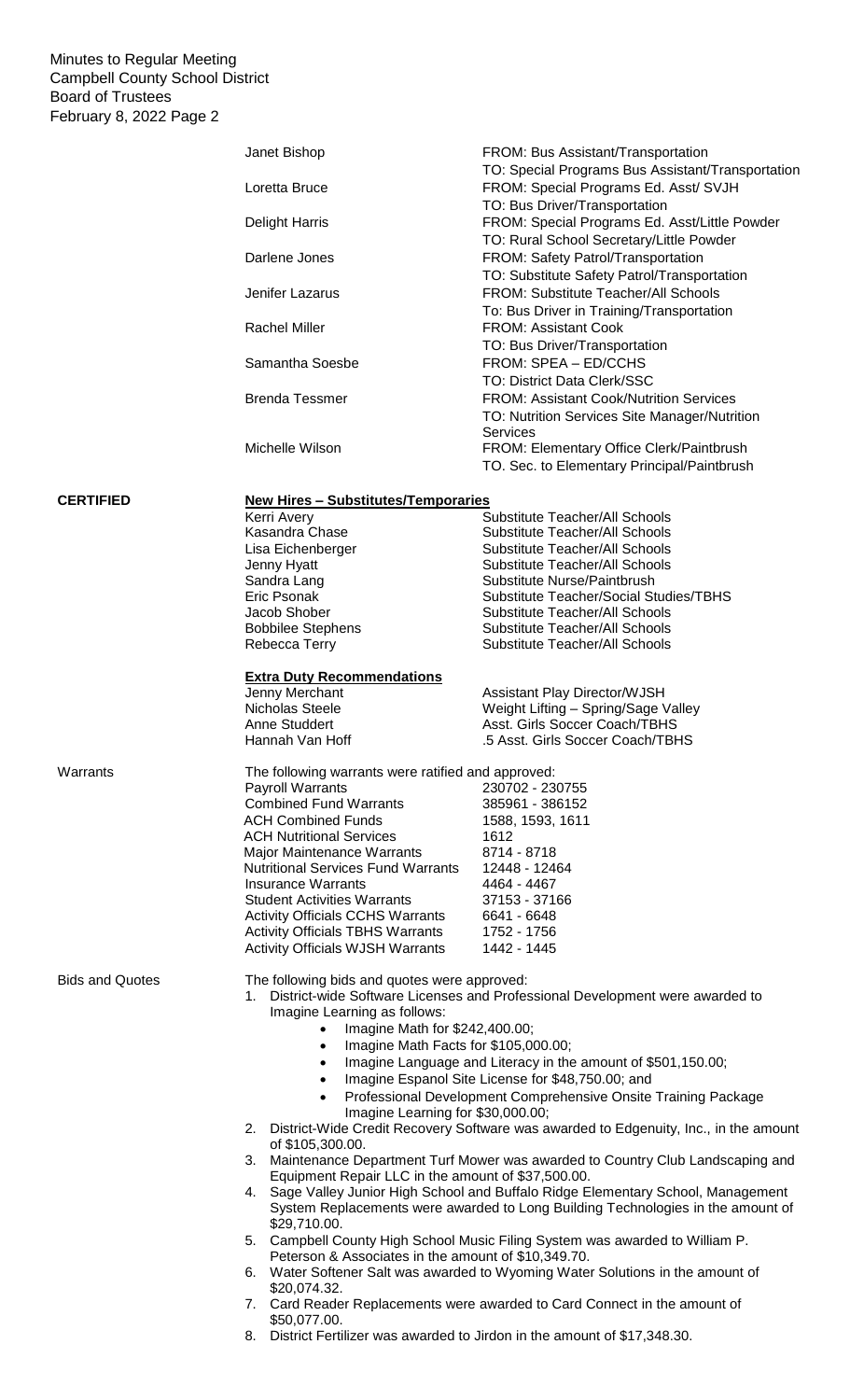### Minutes to Regular Meeting Campbell County School District Board of Trustees February 8, 2022 Page 3

|                                      | \$32,670.00.                                                                                                                                                                                                                                                                                                                                                                                                                                                                                                |
|--------------------------------------|-------------------------------------------------------------------------------------------------------------------------------------------------------------------------------------------------------------------------------------------------------------------------------------------------------------------------------------------------------------------------------------------------------------------------------------------------------------------------------------------------------------|
| Contracts and<br>Agreements          | The following contracts and agreements were approved:<br>Thunder Basin High School Portrait Agreement with Inter-State Studio<br>1.<br>Rozet Elementary Book Fair Agreement with Scholastic Book Fair<br>2.<br>District Speaking Engagement with George Couros<br>3.<br>4. Related Services Agreement with Davis ENT Specialties<br>5. Related Services Agreement with Meridian Psychological, LLC                                                                                                          |
| <b>Student Expulsions</b>            | Students #26-#27 were expelled for one year.                                                                                                                                                                                                                                                                                                                                                                                                                                                                |
| Grants                               | Approval was given to apply for the Supply Chain Assistance (SCA) grant funds.                                                                                                                                                                                                                                                                                                                                                                                                                              |
| <b>Surplus Requests</b>              | Administration approved surplus and recycle of obsolete and outdated items.                                                                                                                                                                                                                                                                                                                                                                                                                                 |
| <b>CONSENT AGENDA</b><br><b>ENDS</b> |                                                                                                                                                                                                                                                                                                                                                                                                                                                                                                             |
| <b>Board Appreciation</b>            | Dr. Ayers thanked the Board for their service and volunteerism. Administration, staff, and<br>students appreciate their efforts, consistent leadership, and dedication to our district.                                                                                                                                                                                                                                                                                                                     |
| <b>ACT Prep</b>                      | Mr. Eisenhauer shared that the district has made a lot of progress with ACT scores this<br>past year and exceeded the state average. Schools use a variety of programs for<br>preparation efforts such as March2Success and IXL.                                                                                                                                                                                                                                                                            |
|                                      | Campbell County High School Principal Chad Bourgeois and Thunder Basin High School<br>Principal Terry Quinn shared that a priority is to bring positive awareness to the test and<br>make it part of the school culture and pride. Preparedness, testing literacy, and practice<br>exams are effective, and a student's most deliberate experience is when content is aligned<br>with standards. Because the test is quite costly, vouchers are available for students who<br>may need assistance.          |
| <b>Public Comments</b>               | Public comment was made about the appreciation and thankfulness of time spent by<br>everyone not only at the meetings but the untold hours of personal time spent with staff,<br>parents, and students.                                                                                                                                                                                                                                                                                                     |
| <b>Trustee Celebrations</b>          | Vice-Chair Lisa Durgin thanked the schools and staff for board appreciation night and<br>expressed how overwhelming it is to have amazing support given every year. She shared<br>that our community has had people move in from around the nation because they want<br>their children in school, not online. Our district has managed the past couple of years very<br>well, and she is grateful to work with district administration and fellow board members,<br>otherwise known to her as the "A" team. |
| Adjournment                          | With no other business before the board, the meeting was adjourned at 7:12 pm.                                                                                                                                                                                                                                                                                                                                                                                                                              |

9. Used Crossover/SUV was awarded to White's Frontier Motors in the amount of

Secretary Tracy Peterson